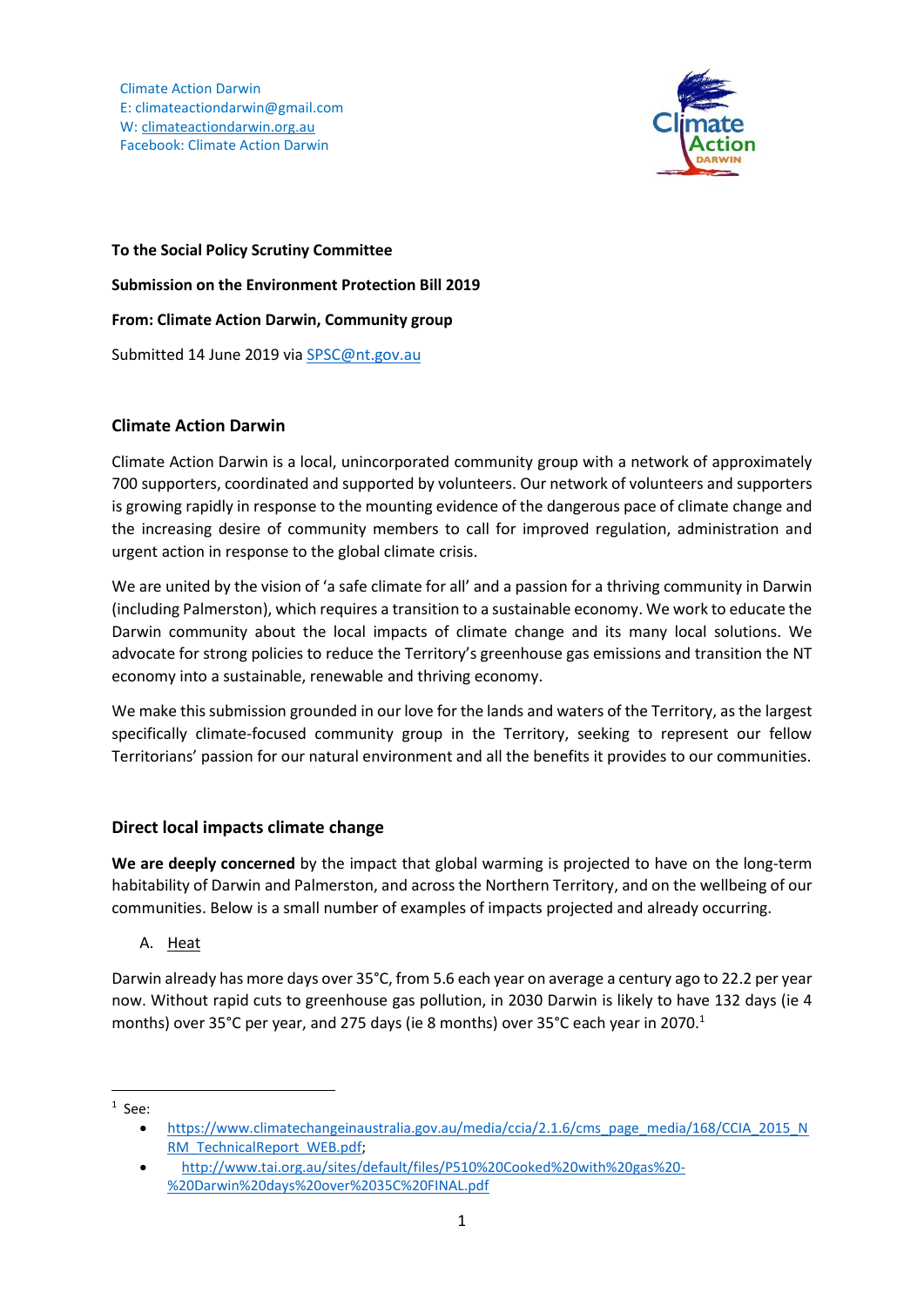

Due also to increasing heat, it is predicted there will be no male sea turtle hatchlings born at the Bare Sand Island hatchery near Darwin within eleven years.<sup>2</sup>

### B. Sea level rises

The sea-level in the Darwin region has risen 17 cm in the past 20 years, which makes it one of the highest rates in the world. It is currently rising at a rate of 7mm each year, and this rate is rapidly increasing. 3

## C. Health and wellbeing

Longer, more frequent and extreme heatwaves will make it more uncomfortable for visitors and residents of the NT, as well as increasing heat stress. Heat stress puts young children and the elderly at particular risk of dying from heatstroke or heart attack.<sup>4</sup>

More extreme hot days and heat waves could further compromise the health of people with cardiovascular disease and respiratory diseases such as asthma.<sup>5</sup> Heat-related mortality and morbidity, mosquito-borne disease (e.g. Ross River virus, Dengue fever) and infectious disease epidemics (e.g. melioidosis and enteric diseases) are projected to increase as a result of higher temperatures and increased humidity. 6

Rising temperatures are leading to increased levels of stress, worsening anxiety and depression, and even suicide in the most extreme cases in Australia.<sup>7</sup>

# D. Economic Impacts, including tourism

**.** 

If current emission rates continue, climate change is predicted to cost Australian households roughly \$20,000 per year, not including the impact of extreme weather events. NT cattle exports are projected

<sup>4</sup> "Heatwaves and Health in Australia", Factsheet, Doctors for the Environment, Australia, 2016.

[https://interactive.carbonbrief.org/impacts-climate-change-one-point-five-degrees-two](https://interactive.carbonbrief.org/impacts-climate-change-one-point-five-degrees-two-degrees/?utm_source=web&utm_campaign=Redirect)[degrees/?utm\\_source=web&utm\\_campaign=Redirect](https://interactive.carbonbrief.org/impacts-climate-change-one-point-five-degrees-two-degrees/?utm_source=web&utm_campaign=Redirect)

State of the Climate 2016, Australia Government, [http://www.bom.gov.au/state-of-theclimate/State](http://www.bom.gov.au/state-of-theclimate/State-of-the-Climate-2016.pdf)[of-the-Climate-2016.pdf](http://www.bom.gov.au/state-of-theclimate/State-of-the-Climate-2016.pdf) Accessed 29 November 2018

<sup>2</sup> [https://espace.cdu.edu.au/eserv/cdu:8990/Guinea\\_8990.pdf](https://espace.cdu.edu.au/eserv/cdu:8990/Guinea_8990.pdf)

<sup>&</sup>lt;sup>3</sup> State of the Climate 2016, Australia Government, [http://www.bom.gov.au/state-of-theclimate/State-of-the-](http://www.bom.gov.au/state-of-theclimate/State-of-the-Climate-2016.pdf)[Climate-2016.pdf](http://www.bom.gov.au/state-of-theclimate/State-of-the-Climate-2016.pdf) (Accessed 29 November 2018)

<sup>5</sup> Zhang, Y. et al. "The MJA-Lancet Countdown on health and climate change: Australian policy inaction threatens lives". Med. J. Aust. 2018.

<sup>6</sup> Nikolakis, Nygaard, and Grafton, "Adapting to Climate Change for Water Resource Management: Issues for Northern Australia", Environmental Economics Research Hub Research Report 108, ANU;

Green, "Climate Change and Health: Impacts on Remote Indigenous Communities in Northern Australia", CSIRO, 2006.

<sup>7</sup> [https://www.smh.com.au/environment/climate-change/mental-health-added-to-impact-of-climatechange](https://www.smh.com.au/environment/climate-change/mental-health-added-to-impact-of-climatechange-as-global-damage-grows-20181129-p50j2d.html)[as-global-damage-grows-20181129-p50j2d.html](https://www.smh.com.au/environment/climate-change/mental-health-added-to-impact-of-climatechange-as-global-damage-grows-20181129-p50j2d.html) ; [https://pursuit.unimelb.edu.au/articles/the-great-climate](https://pursuit.unimelb.edu.au/articles/the-great-climate-depression)[depression](https://pursuit.unimelb.edu.au/articles/the-great-climate-depression)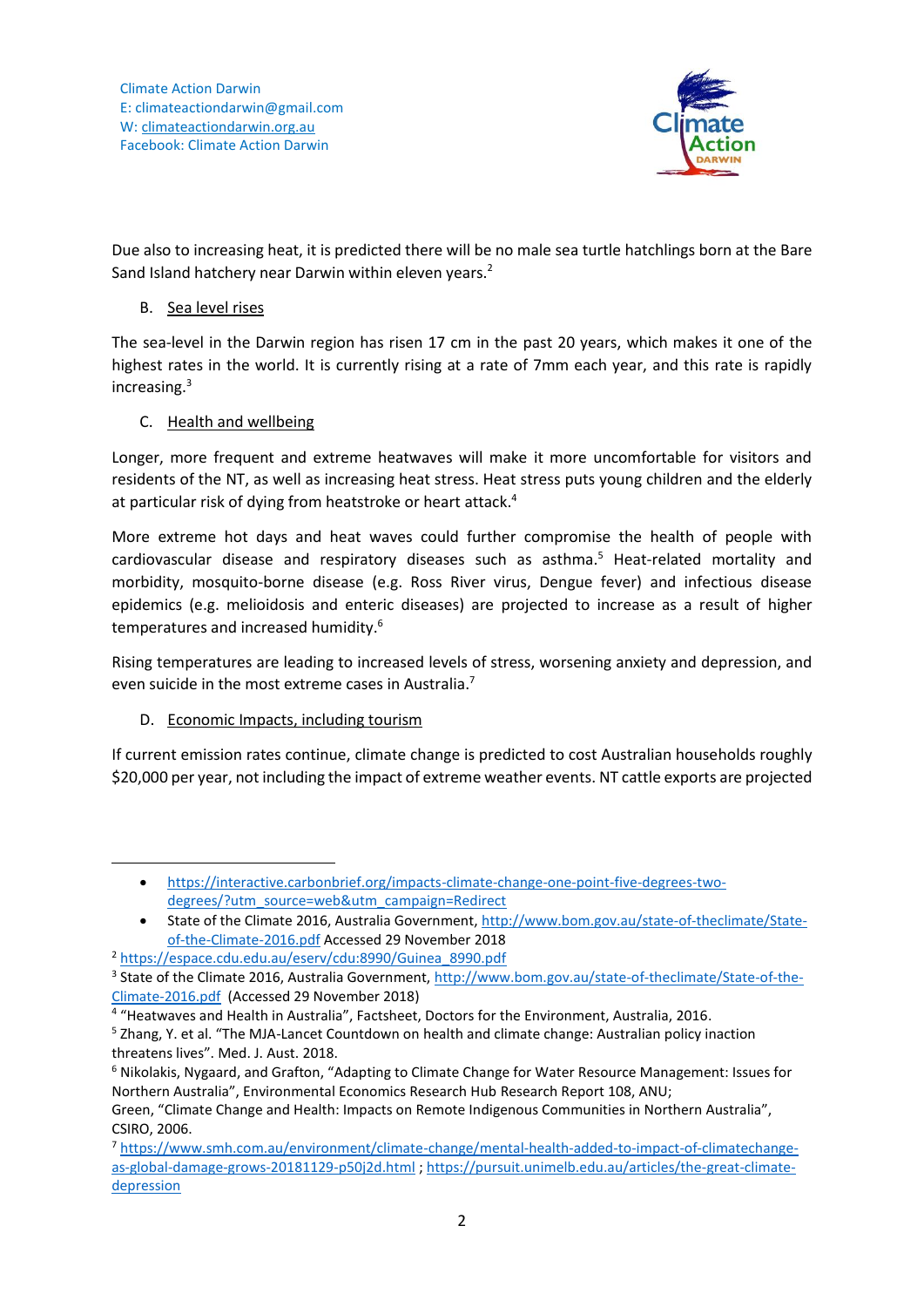

to decline by 19.5% by 2030 due to climate change. Workforce productivity and food security is already being affected.<sup>8</sup>

The Kakadu National Park floodplain is only 0.2–1.2m above sea level, making it vulnerable to even minimal sea level rise. 50 to 80% of Kakadu's beautiful freshwater wetlands are predicted to be destroyed in the next fifty years.<sup>9</sup> In Central Australia, outdoor tourism during summer has already become hazardous. 10

### **Interrelationship of all environmental impacts and Territory-wide climate action**

We recognize that many aspects of the Bill strengthen the NT's Environment Protection regime and we commend the Honourable Minister Lawler for these achievements in this Bill. However, we make this submission in response to the Bill's failure to ensure that the climate impacts of proposals will be specifically considered.

We note that the Government is preparing a ground-breaking climate strategy, under the leadership of the Department of Chief Minister, to ensure that all areas of government work together to achieve the required reductions in greenhouse gas emissions across Territory economy and society, and transition to a sustainable economy and society. We strongly support the vital planning process across Government. It is inconsistent with this important policy work that the most directly relevant function of the Territory Government – environmental impact assessments – would not require the consideration of greenhouse gas emissions.

### **Community expectations**

**.** 

**It is unacceptable** in 2019 for environment protection legislation to remain silent in relation to greenhouse gas emissions.

We **emphasise** that 'business as usual' activities are projected by the Intergovernmental Panel on Climate Change to lead to catastrophic climate change.<sup>11</sup> In the context of this undisputable scientific evidence, it is unacceptable for the Territory's legislature to enact legislation that does not clearly require climate impacts of development to be considered on their merits.

Hypothetically, if there were any doubt about the detrimental and dangerous impacts of climate change on the Territory and its communities, the precautionary principle – which is appropriately

<sup>8</sup> Department of Climate Change and Energy Efficiency, "Impact of Climate Change on Northern Territory", 2010.

<sup>9</sup> Bayliss et al., "An Integrated Risk-Assessment Framework for Multiple Threats to Floodplain Values in the Kakadu Region, Australia, under a Changing Climate", Marine and Freshwater Research, Vol 69, Iss. 7, 2018. <sup>10</sup> <https://www.abc.net.au/news/2018-11-09/outback-deaths-temperatures-danger-travelmobile/10480736>

<sup>11</sup> [https://www.ipcc.ch/sr15/;](https://www.ipcc.ch/sr15/) [https://www.ipcc.ch/report/emissions-scenarios/?idp=27.](https://www.ipcc.ch/report/emissions-scenarios/?idp=27) See also for example [https://www.businessinsider.com.au/ipcc-climate-change-report-why-2-degree-warming-is-dangerous-2018-](https://www.businessinsider.com.au/ipcc-climate-change-report-why-2-degree-warming-is-dangerous-2018-10?r=US&IR=T) [10?r=US&IR=T](https://www.businessinsider.com.au/ipcc-climate-change-report-why-2-degree-warming-is-dangerous-2018-10?r=US&IR=T) ;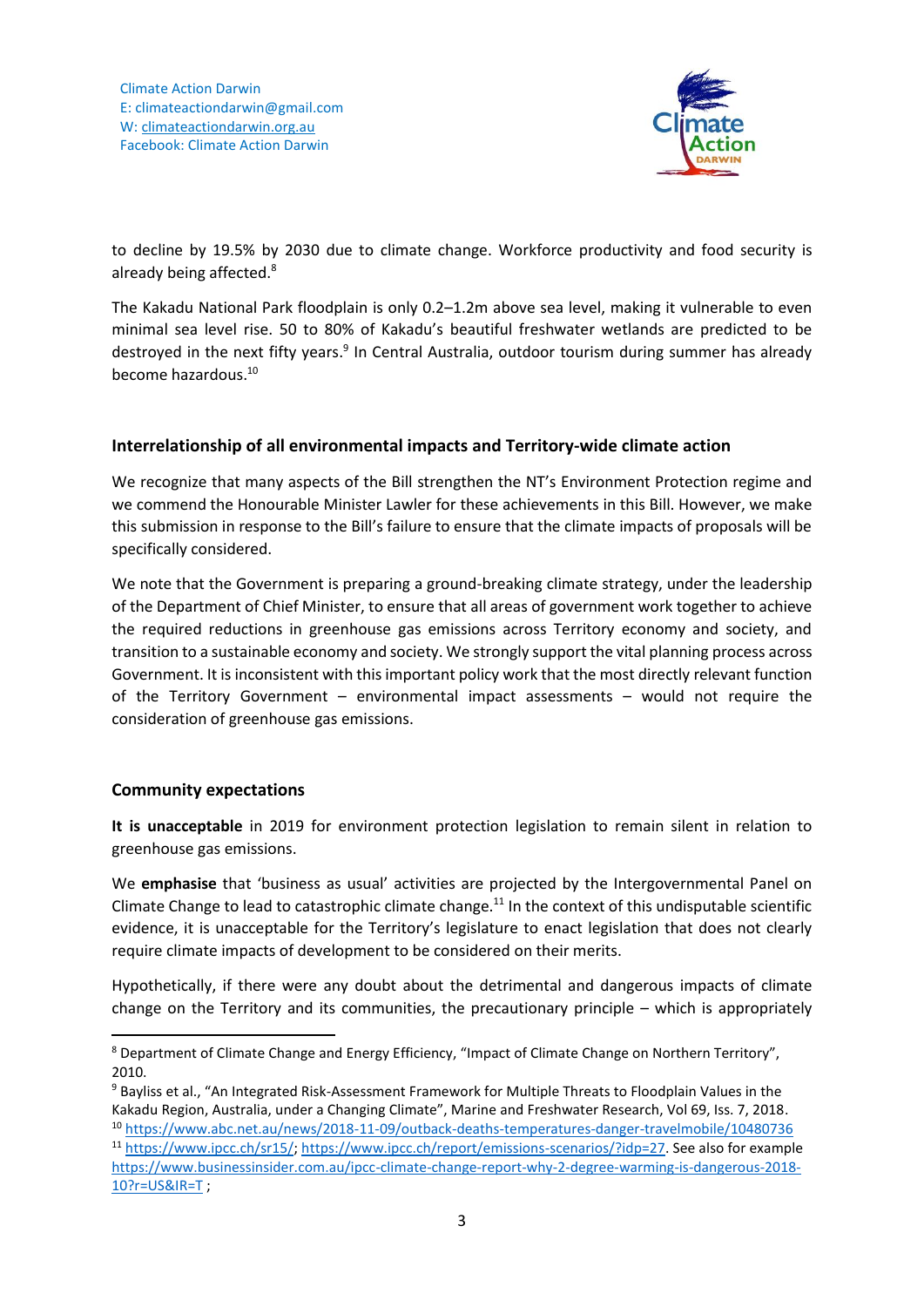

included in the Bill – requires the Territory to take all reasonable steps to avoid these potential detrimental effects.

There are often significant greenhouse gas emissions from major projects which have historically been important in driving the Territory economy and creating jobs, but there now exist sustainable industries and technologies such as renewable power generation and sustainable tourism that will unlock **greater long-term economic value** including more and longer-term **jobs for Territorians**, and **grow our exports**.

**In 2019 and beyond**, the Territory's well-being is not tied to greenhouse-intensive developments: to the contrary, our wellbeing is tied to sustainable developments and the rapid draw down of atmospheric greenhouse gases. The community expects government policies and administrative decisions to be informed by up-to-date scientific and technological evidence.

## **Submissions for amendments**

Climate Action Darwin submits that the Bill **requires amendments** to comply with well-established requirements to rapidly reduce greenhouse gas emissions, and Australia's international legal commitments under the Paris Agreement under the Framework Convention on Climate Change to reduce greenhouse gas emissions. The Paris Agreement represents a commitment to cooperation between all the world's nations, states, cities, communities and industries.

Specifically:

### **1. The Objects of the Bill must include reducing the Territory's greenhouse gas emissions.**

The Territory has at its disposal a wide range of tools and rapidly-increasing opportunities to implement a range of climate policies and actions, including:

- a. reducing the Territory's greenhouse gas emissions from all sources and land uses to the fullest extent possible, and at least in accordance with Australian targets under the Paris Agreement;
- b. requiring the proponents of actions to utilize the most greenhouse gas emissionneutral technologies and methodologies available;
- c. avoiding, reducing or offsetting greenhouse gas emissions from all actions, in that order of priority; and
- d. increasing greenhouse gas storage and sequestration, including by ecosystem restoration measures.

It is wholly unacceptable in 2019 for environment protection legislation to remain silent in relation to greenhouse gas emissions, in the Northern Territory or any other jurisdiction. Without express objectives and relevant considerations related to greenhouse gas emission reductions, the Government may lack the power to set important conditions, including offset requirements, within approvals.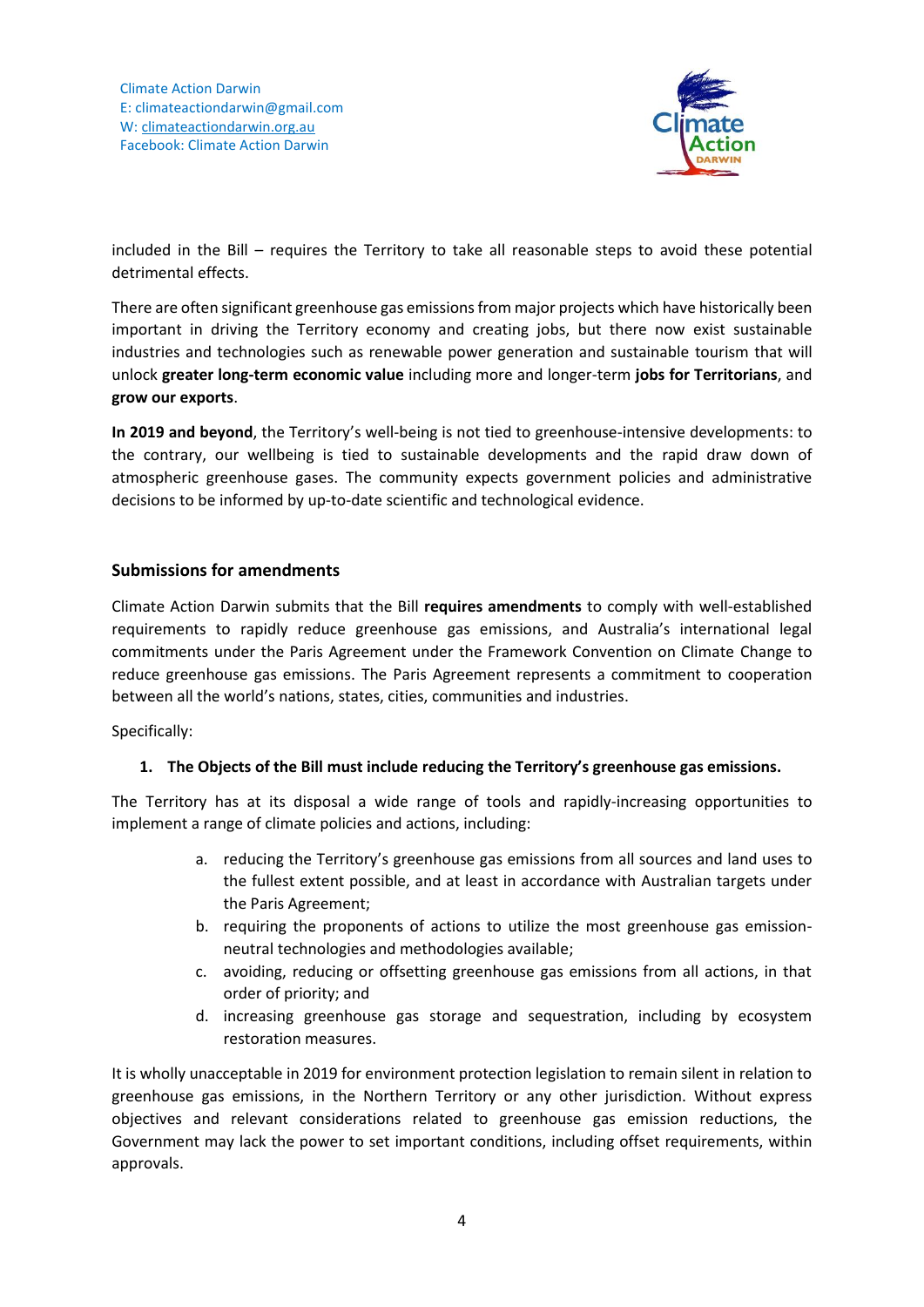

# **2. The Objects of the Bill must not include the clause limiting environmental impacts to impacts on the environment 'of the Territory'.**

This clause is unnecessary, and creates an ecologically and physically artificial boundary for impacts of actions which must be considered, under the objects of the Bill, if caused by actions within the Territory's jurisdiction. We consider that such a clause in environmental legislation of the Territory's neighbouring jurisdictions would be unacceptable, and that each jurisdiction has obligations to avoid harm to other jurisdictions, which is well-established in the principle of avoiding transboundary harm.

## **3. Reducing greenhouse gas emissions must be a relevant consideration for the Minister, the Environment Protection Authority, CEO and every other decision-maker throughout the Bill.**

To accord with community expectations and to provide consistency within the Bill, section 73 must include climate impacts as a relevant consideration.

Please refer further to the reasoning for our submission number 1 above.

# **4. The word 'economy' must be deleted from the definition of Environment.**

The objects of this Bill, including its title 'A Bill for an Act to provide for the protection of the environment', are inconsistent with a requirement that a broad an undefined 'economic' aspect be a relevant consideration. The contradiction in the current definition appears likely to create unnecessary litigation. The Committee has the opportunity to correct this significant drafting error, and should recommend an amendment deleting the reference to 'economy' in this definition to achieve consistency with the Bill's purpose.

The purpose of this Bill, and the proper powers of the Environment Minister and Environment Protection Authority, are not to set economic policy and drive investment, but to protect the environment.

## **5. The definition of a 'significant' impact is too narrow, and should be based on the definition used under the** *Environment Protection Biodiversity Conservation Act 1999* **(Cth), being:**

*A 'significant impact' is an impact which is important, notable, or of consequence, having regard to its context or intensity. Whether or not an action is likely to have a significant impact depends upon the sensitivity, value, and quality of the environment which is impacted, and upon the intensity, duration, magnitude and geographic extent of the impacts…<sup>12</sup>*

There should not be an element of the monetary value of an action in defining its impacts.

**<sup>.</sup>**  $12$  Matters of National Environmental Significance – Significant Impact Guidelines: [https://www.environment.gov.au/system/files/resources/42f84df4-720b-4dcf-b262-](https://www.environment.gov.au/system/files/resources/42f84df4-720b-4dcf-b262-48679a3aba58/files/nesguidelines_1.pdf) [48679a3aba58/files/nesguidelines\\_1.pdf](https://www.environment.gov.au/system/files/resources/42f84df4-720b-4dcf-b262-48679a3aba58/files/nesguidelines_1.pdf)